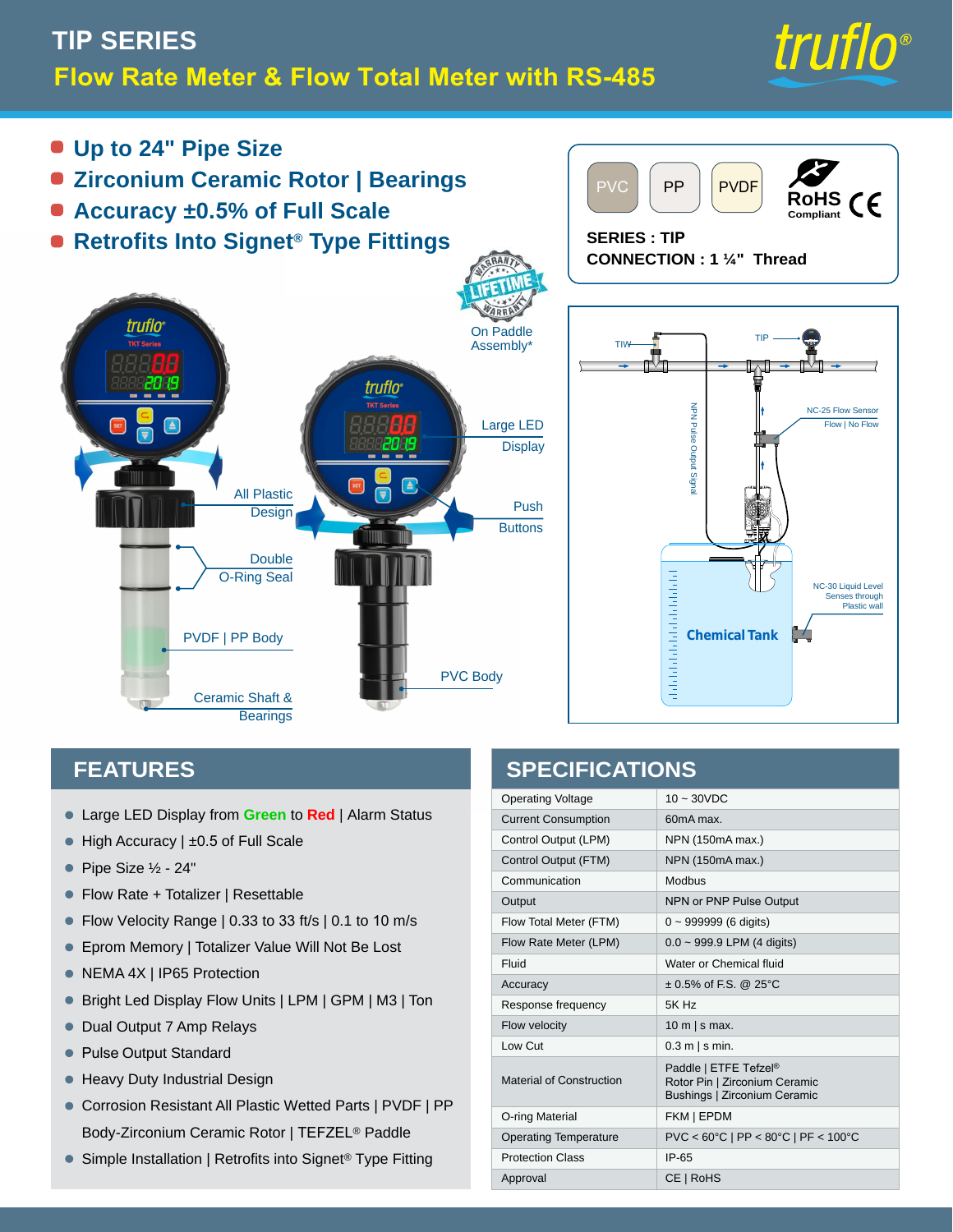# **TIP SERIES Flow Rate Meter & Flow Total Meter with RS-485**



## **Specifications**

| <b>General</b>                                                  |                                                |                        |                                   |  |
|-----------------------------------------------------------------|------------------------------------------------|------------------------|-----------------------------------|--|
| <b>Operating Range</b>                                          | $0.1 - 10$ m/s                                 | $0.3 - 33.3$ ft/s      |                                   |  |
| Pipe Size Range                                                 | DN15 - DN600                                   | $\frac{1}{2}$ - 24 in. |                                   |  |
| <b>PVC</b>                                                      | DN15 - DN600                                   | $\frac{1}{2}$ - 24 in. |                                   |  |
| Linearity                                                       | $\pm 0.5\%$ of max. range @ 68°F   20°C        |                        |                                   |  |
| Repeatability                                                   | $\pm 0.5\%$ of max. range @ 68°F   20°C        |                        |                                   |  |
| Min. Reynolds Number Required                                   | 4500                                           |                        |                                   |  |
| <b>Wetted Materials</b>                                         |                                                |                        |                                   |  |
| Sensor Body                                                     | PVC   Dark Gray  PP   Natural   PVDF   Natural |                        |                                   |  |
| O-rings                                                         | FKM   EPDM                                     |                        |                                   |  |
| Rotor Pin   Bushings                                            | Zirconium Ceramic   Ceramic                    |                        |                                   |  |
| Rotor                                                           | ETFE TEFZEL®                                   |                        |                                   |  |
| <b>Electrical</b>                                               |                                                |                        |                                   |  |
| Frequency                                                       | 49 Hz per m/s nominal                          |                        | 15 Hz per ft/s nominal            |  |
| Supply Voltage                                                  | 5 to 24 VDC ±10%, regulated                    |                        |                                   |  |
| <b>Supply Current</b>                                           | $<$ 1.5 mA @ 3.3 to 6 VDC                      |                        | <20 mA @ 6 to 24 VDC              |  |
| Max. Temperature/Pressure Rating - Standard and Integral Sensor |                                                |                        |                                   |  |
| <b>PVC</b>                                                      | 13.7 bar @ 20 °C                               |                        | 200 psi @ 68 °F                   |  |
|                                                                 | 2.0 bar @ 60 °C                                |                        | 30 psi @185°F                     |  |
| <b>PP</b>                                                       | 13.7 bar @ 20 °C                               |                        | 200 psi @ 68 °F                   |  |
|                                                                 | 2.0 bar @ 85 °C                                |                        | 30 psi @ 185 °F                   |  |
| <b>PVDF</b>                                                     | 13.7 bar @ 20 °C                               |                        | 200 psi @ 68 °F                   |  |
|                                                                 | 7.5 bar @ 60 °C                                |                        | 108 psi @ 140 °F                  |  |
| <b>Operating Temperature</b>                                    |                                                |                        |                                   |  |
| <b>PVC</b>                                                      | $0^{\circ}$ C - $60^{\circ}$ C                 |                        | 32°F - 140°F                      |  |
| PP                                                              | $-20^{\circ}$ C - 100 $^{\circ}$ C             |                        | $-5^{\circ}$ F - 185 $^{\circ}$ F |  |
| <b>PVDF</b>                                                     | -40°C -100°C                                   |                        | -40°F - 212°F                     |  |
| <b>Shipping Weight</b>                                          |                                                |                        |                                   |  |
| TIP-S-X                                                         | 0.46 kg                                        |                        | 1.00 lb                           |  |
| $TIP-L-1$                                                       | $0.48$ kg                                      |                        | $1.05$ lb                         |  |

## **Temperature | Pressure Graphs**

#### **Note:**

The pressure/temperature graphs are specifically for the Truflo Paddle Wheel Flow Meter. Please ensure the flow sensor meets or exceeds this design considerations. In addition please ensure that materials of construction of the flow meter are suitable for the chemical process.